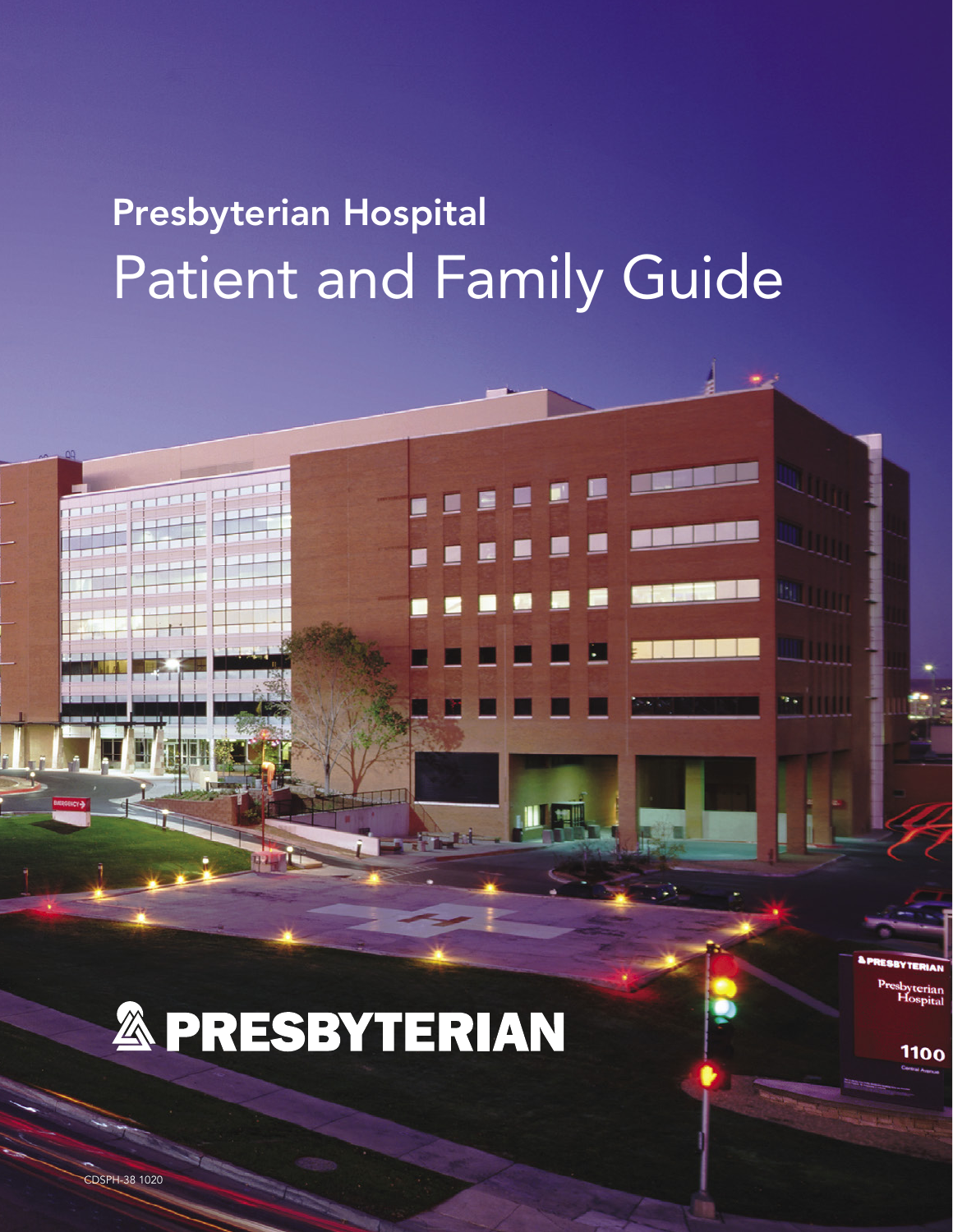# Table of Contents

| Care Team Members  2                    |
|-----------------------------------------|
| Communicating with Your Care Team. . 3  |
|                                         |
| General Information 4                   |
| Patient Identification  4               |
| Bed and Chair Alarms  4                 |
|                                         |
| Isolation Precautions  5                |
| Help Us Keep You Safe. 5                |
| Medical Evaluation Team Nurse 5         |
|                                         |
|                                         |
| Food/Nutrition/Meals  6                 |
| Housekeeping/Environmental Services . 6 |
| Medical Records/Birth Certificates 6    |
| Personal Belongings. 7                  |
| Personal Information  7                 |
|                                         |
|                                         |
| Tell Us About Your Stay:                |
| Amenities and Services 8                |
|                                         |
|                                         |

| Subway Sandwich Shop 8                   |
|------------------------------------------|
| Financial Services/Insurance 8           |
|                                          |
| Information Desk 9                       |
| Lost and Found9                          |
|                                          |
|                                          |
|                                          |
| Vending Machines  10                     |
| Visiting 11                              |
| Waiting Areas for Visitors 11            |
|                                          |
| Wireless Service/Charging Stations 11    |
|                                          |
| Discharge Planning. 12                   |
| Discharge Prescription Service  12       |
| Discharge Call Center  12                |
| Discharge Lounge. 12                     |
| Want to Get Involved? 13                 |
| Presbyterian Healthcare Foundation . 13  |
| Patient and Family Advisor Program. . 13 |
| Volunteer Services  13                   |
| Telephone and Television Services 14     |
|                                          |
| Healing Channel 14                       |
| Wellness Channel 14                      |
|                                          |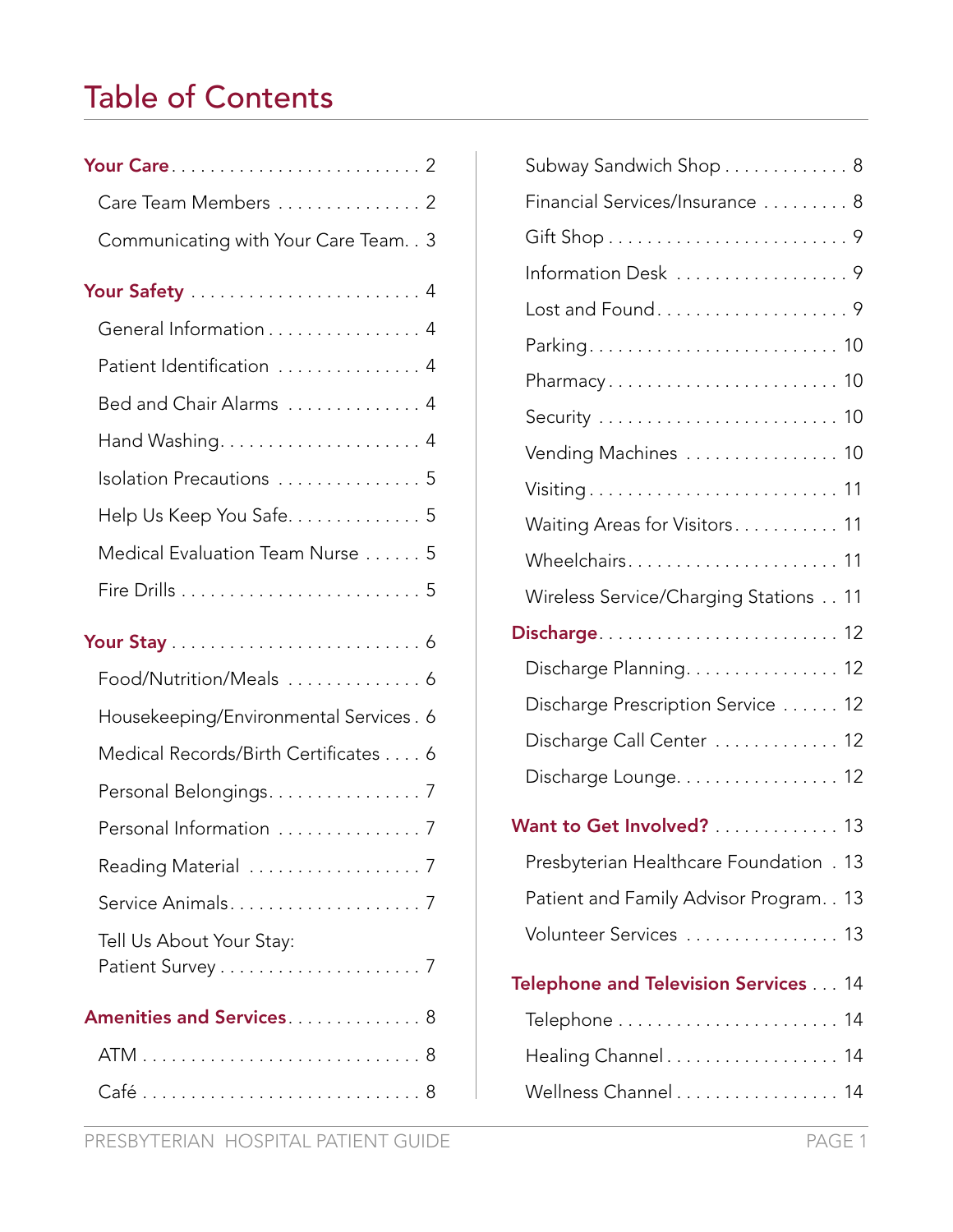

#### Care Team Members

Your care team is made up of many people including:

#### Medical

- Hospitalist (MD): A hospitalist is a medical doctor who only sees hospitalized patients. Our doctors work in teams and a hospitalist will see you every day during your hospital stay. He/she will take your medical history, consult with your primary care provider and arrange for any specialist(s) to see you as needed. You may have specialist doctors assigned to you also.
- Nurse (RN): A nurse is assigned to oversee and manage all aspects of your care each shift. This will include checking on you frequently, giving medications and taking vital signs.
- Nurse Tech: A nurse tech helps your nurses with your daily personal care. They will assist you as needed with bathing, eating, getting out of bed and walking, using the bathroom, changing the linens on your bed and other routine care.

Your care team may also include other people like physical therapists, pharmacists and lab technicians. If you have any questions or concerns about their role in your care, please ask a member of your care team.

#### Non-Medical

- **Spiritual Care Services**: Presbyterian Spiritual Care Services provides emotional and spiritual support for patients and families. If you would like to speak with a chaplain, please ask one of your care team members to contact someone for you.
- Patient and Family Advocates: Patient and family advocates will talk to you about how your hospital stay is going. They will help to address any concerns you and your family may have about your stay and pass along any recognition for staff.
- Social Work: Social workers will help you and your family connect with community services.
- Care Coordinator: A care coordinator will help you, your family, and your caregivers make sure you have everything you need to leave the hospital. They can make follow-up appointments, order medical equipment and arrange transportation.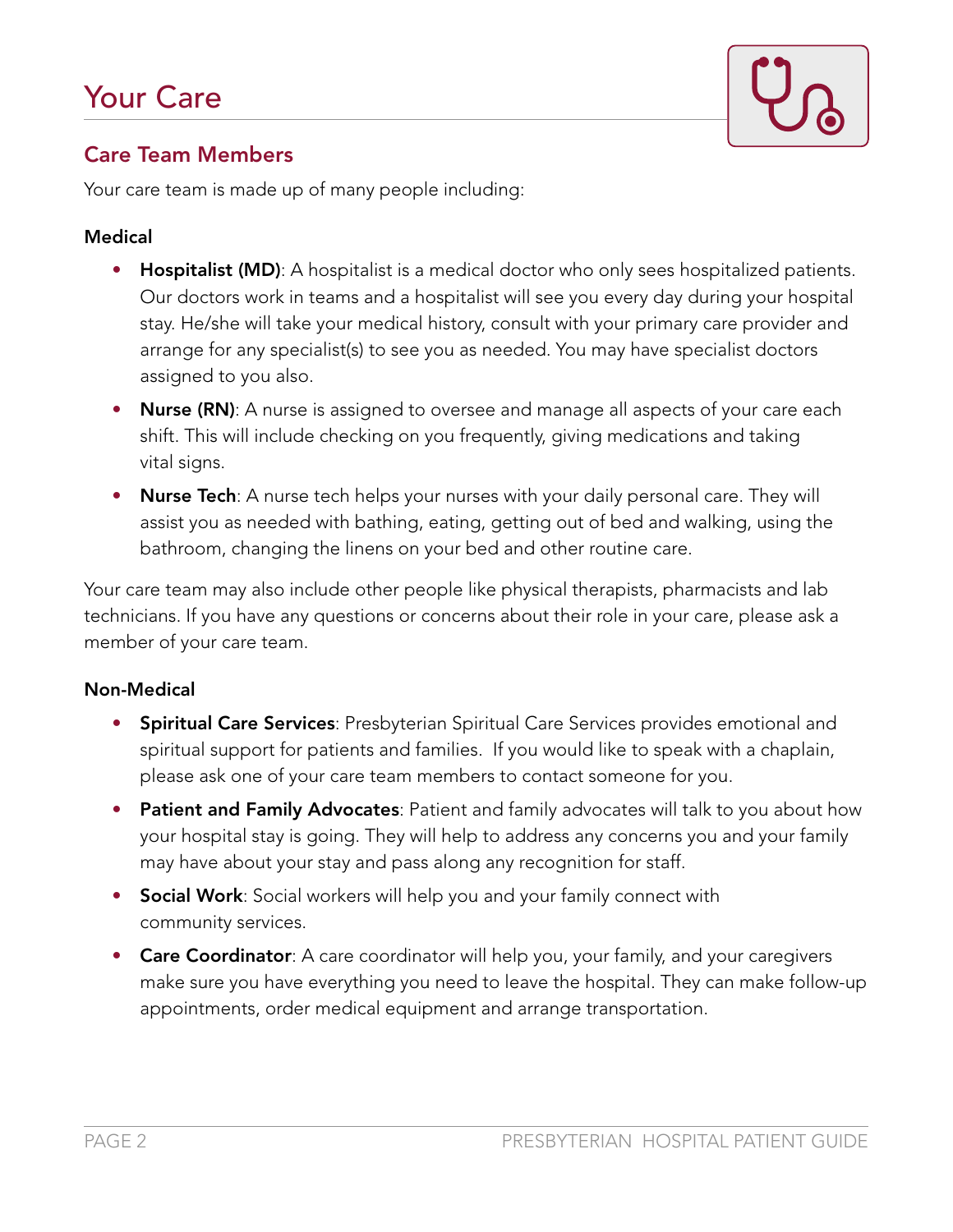# Your Care



#### Communicating with Your Care Team

#### Bedside Shift Report

Presbyterian would like to make sure you are actively involved in your care.

A Bedside Shift Report happens during each nurse shift change (in the morning and in the evening). During a Bedside Shift Report, your nurses will come into your room and talk with you and your family to:

- Introduce the new nurse.
- Talk about what happened during the last shift.
- Go over your daily plan of care.
- Answer any questions you might have.
- Check your surroundings.

During Bedside Shift Reports, you are encouraged to ask questions and participate in the discussion about your care.

#### Communication Board

In your room is a communication board that you and your care team can use to communicate about your care.

The communication board has helpful information on it like the names of your care team members. It also helps you to keep track of your pain management and medication schedule. You and your care team will use the communication board to keep track of your daily goals and any questions you may have. This board can be written on by you, your family and your care team members.

#### Purposeful Hourly Rounding

Presbyterian Hospital does hourly rounding to keep patients safe and improve the experience for our patients. This means that someone from our staff will check on you every hour throughout the day and every 2 hours at night. We will check on important items like your pain, your personal comfort and any other needs you have, like needing to go to the bathroom.

#### Call Light Button

At your bedside, you have a call light button you can use to call a member of your care team to your room for any help you may need. The call light button is located on the same device as the TV remote. Don't hesitate to use your call light button if you need to report a safety concern or have questions. We ask that you always keep the call light button within reach for your safety and convenience.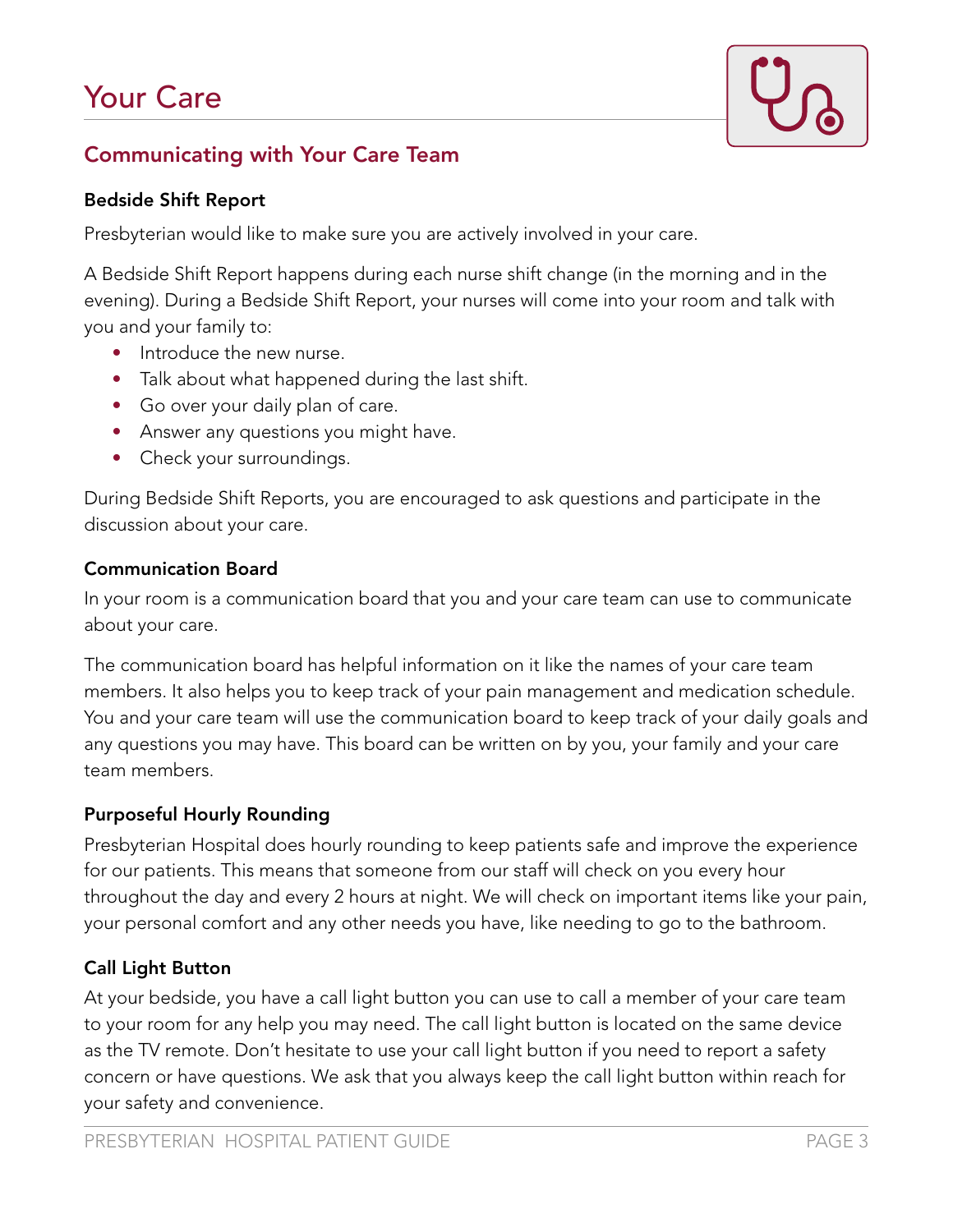# Your Safety



### General Information

Presbyterian Hospital wants to provide you with a safe environment for your care and recovery. All employees you meet will be wearing a name badge and will introduce themselves to you.

#### Patient Identification

You will have a patient identification (ID) wrist band. You also may have other wrist bands for allergies or other risks. During your stay, we ask that you always make sure to wear your patient ID band. This is a white band that should be worn on either wrist. The patient ID band has your name, your date of birth and a bar code. Please make sure that your name is spelled correctly and your date of birth is correct.

#### What you should expect:

- Care team members will check your patient ID band frequently to confirm your name and date of birth.
- Nurses will scan the bar code on your ID band when giving you medicine.

### Bed and Chair Alarms

Your safety is very important to us. During your stay, you may be at a higher risk of falling since you are in an unfamiliar setting and may be taking medications that make you dizzy, disoriented or unsteady on your feet. If your nurse determines you are at risk for falling, we will ask you to use the call button for assistance with getting out of bed or going to the bathroom. We may use a bed and/or chair alarm to alert your care team that you are getting up and may need help.

#### What you should expect:

- The bed alarm will sound if you get up while it is on.
- The nurse will check your bed alarm during each visit.
- Use your call button before you get up.

# Hand Washing

Clean hands are an important way to prevent the spread of infection. Your care team members will wash their hands or use waterless hand cleanser every time they enter or exit your room. We also encourage your family and friends to wash their hands each time they enter or exit your room. You should feel free to ask members of your care team to wash their hands or use waterless hand cleanser, which is available throughout the hospital.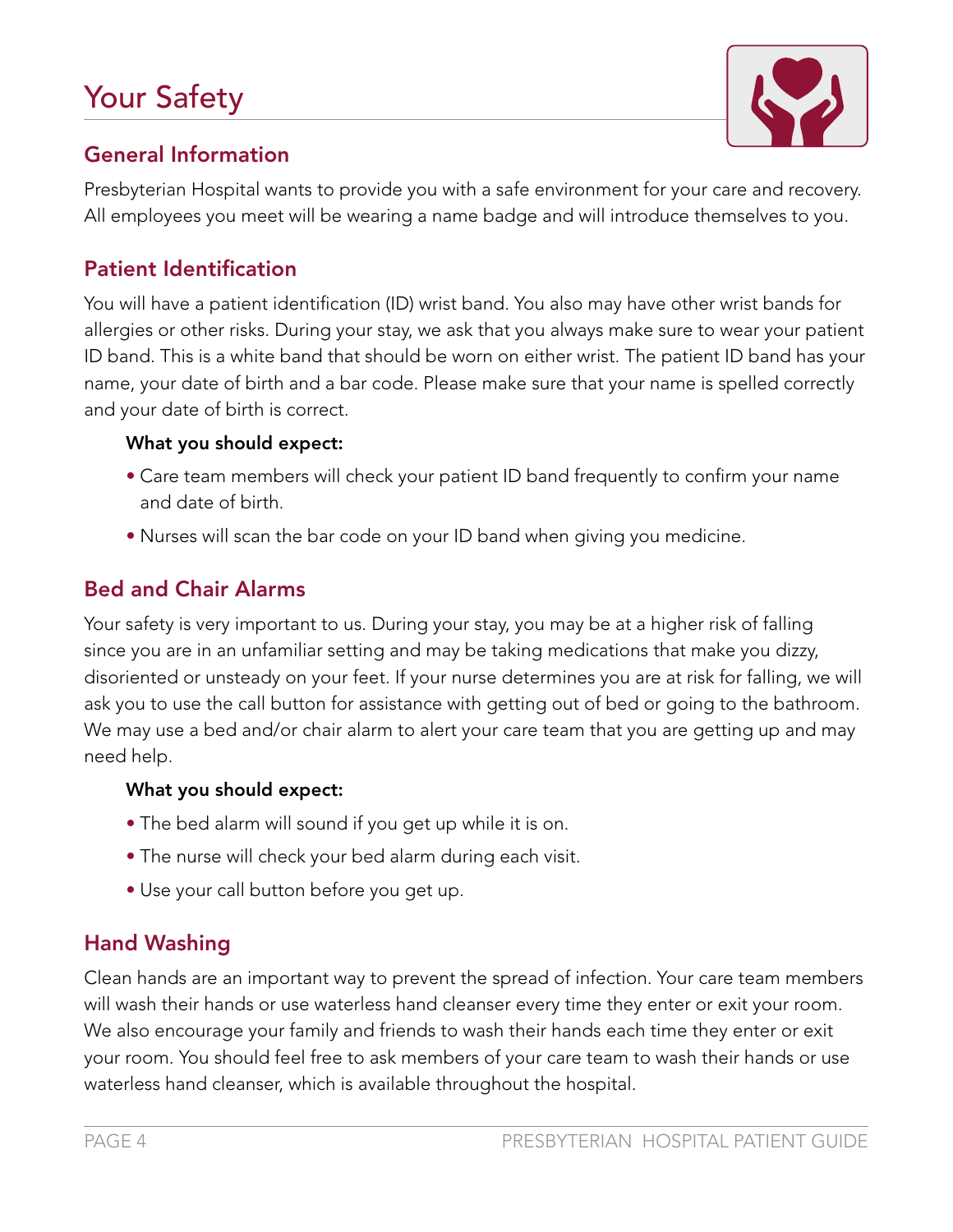# Your Safety



#### Isolation Precautions

There are infections that require extra safety precautions. Patients with infections may be placed in isolation. Isolation precautions require anyone entering your room (care team members or family and friends) to wear protective gowns, gloves and masks. During the current COVID-19 pandemic, the hospital is taking extra precautions to keep our patients, visitors, and staff safe and prevent the spread of infection. If you have questions, please discuss these precautions with a member of your care team.

#### Help Us Keep You Safe

Your safety is our primary concern. If you see any of your care team members not following safety measures, please let us know as soon as possible. If you see any of your care team members not following safety measures, please ask them (or a member of your care team) about it.

#### It's ok to ask:

- Did you want to check my ID band?
- Did you wash your hands?
- Are you sure that medicine is for me?
- What are the side-effects of that medicine?
- What is my plan of care for today?

#### Medical Evaluation Team Nurse

If you or your family sense a noticeable change in your medical condition, call your nurse immediately. If you or your family remain concerned, a Medical Evaluation Team nurse can help.

To ask for a Medical Evaluation Team nurse, dial 0 from your hospital room phone.

#### Fire Drills

Presbyterian Hospital has fire safety drills on a regular basis to make sure all systems work properly in the event of an emergency.

In the unlikely event of a fire, only the affected areas will be evacuated. There are fire doors in each unit, and each section of the hospital, that can contain a fire if needed.

If there is a fire drill or an emergency, remain calm and wait for instructions from a member of your care team or a hospital employee.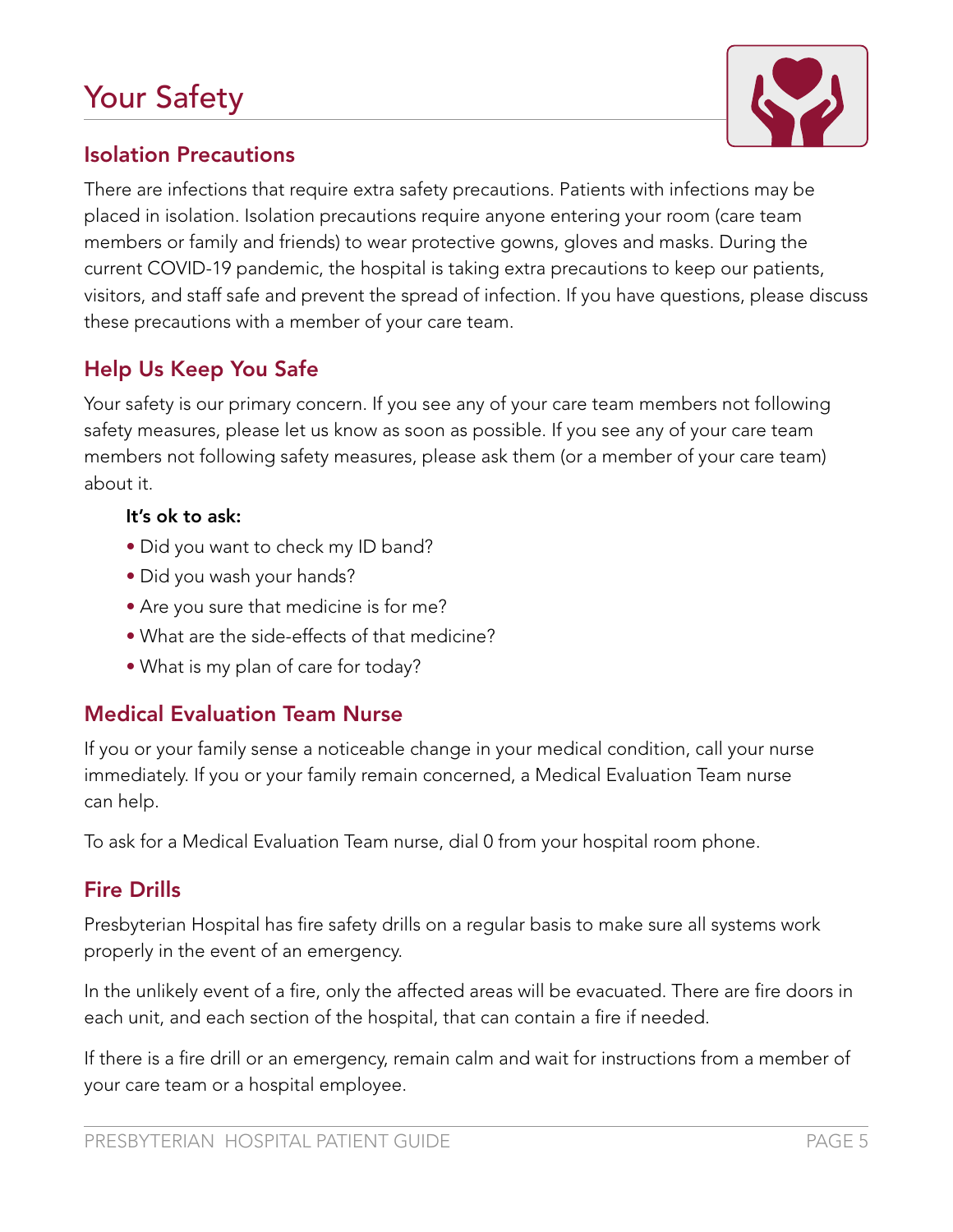

### Food/Nutrition/Meals • Dial 1680

Presbyterian Hospital offers room service dining for your meals between 7 a.m. and 7 p.m. You have a menu in your room so you can choose from many different meals based on the diet you discuss with your doctor.

Dial 1680 from your room phone to place your order for every meal. You can order your meals at any time during the day. Family members and visitors can order room service as well, so they can eat with you in your room.

Coffee, water and juice are available in the nourishment area. Please ask a member of your care team where to find the nourishment area closest to your room.

Before you go home, your doctor may ask you to speak to a dietitian. A dietitian is an expert in nutrition and can give you information about meal plans that meet your needs. If you would like to talk to a dietitian, please ask your nurse.

### Housekeeping/Environmental Services

Your room will be cleaned every day by the Environmental Services department between 7:30 a.m. and 7 p.m. Cleaning includes:

- Emptying trash
- Disinfecting "high touch surfaces" (patient phone, call light button, light switches)
- Cleaning the bathroom
- Sweeping and mopping

If at any time you feel that your room is not clean, please call your nurse by using your phone or call light button and we will arrange to have your room refreshed.

### Medical Records/Birth Certificates • (505) 841-1470

A complete and official copy of your medical record is not available until 30 days after your discharge from the hospital. If you would like information before that time, you may contact the Medical Records department at (505) 841-1470 to see what is available. You may also visit www.phs.org for more information.

If you would like to discuss the contents of your medical record, please contact your doctor.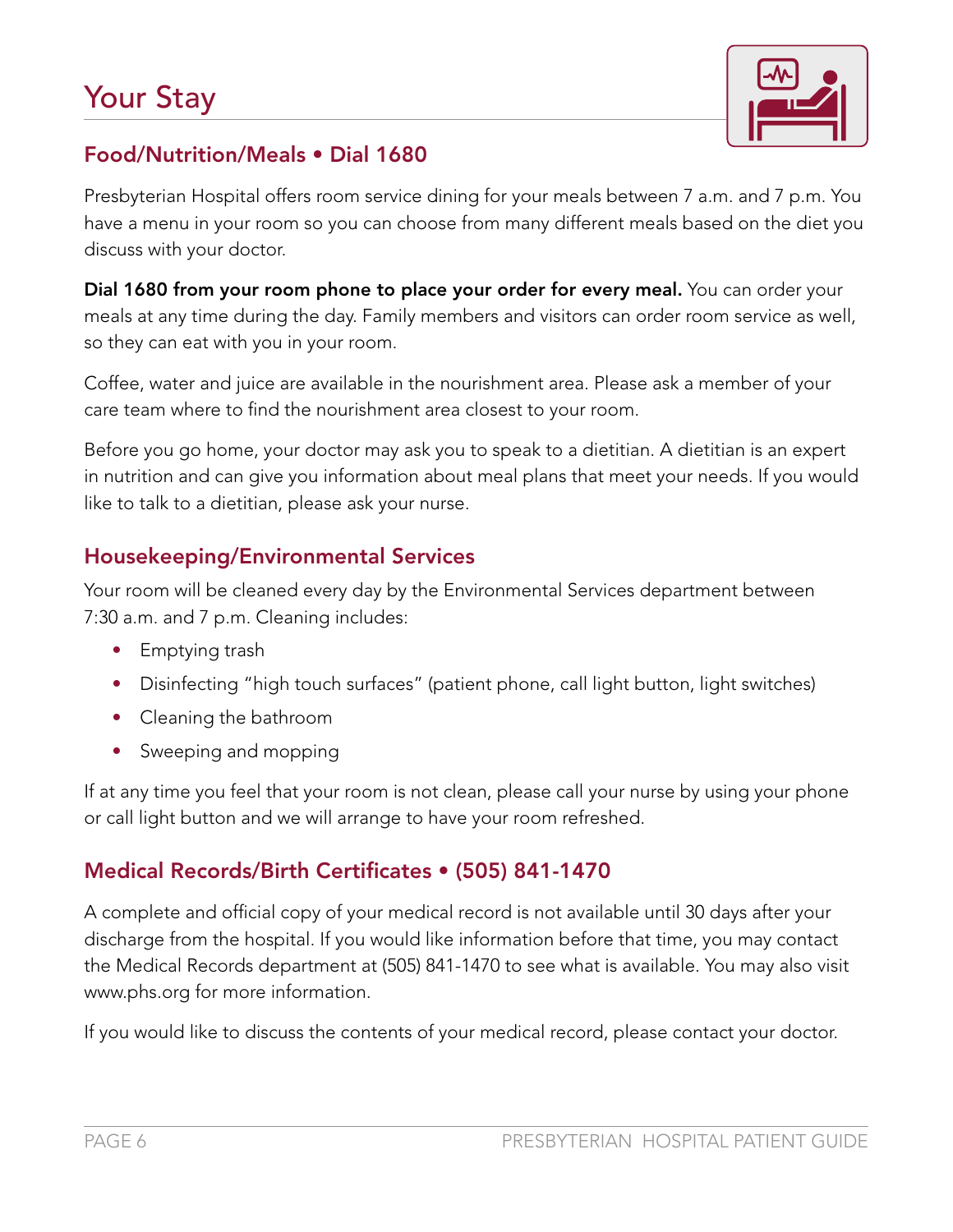# Your Stay



#### Personal Belongings

If you have valuables, like jewelry and cash, please send them home. If your valuables cannot be sent home, a hospital safe is available for your use. Please ask your nurse to put your valuables in the safe.

If you are not using your contact lenses, eyeglasses, hearing aids or dentures, they should be stored in your bedside table. Please do NOT leave them on your bed or food tray to avoid damage or loss.

If you need basic toiletries, please ask your nurse.

*Presbyterian Hospital cannot be responsible for replacement of personal belongings.* 

#### Personal Information • (505) 923-6176

Presbyterian keeps your personal information private and protected. If you have any questions or concerns, please call (505) 923-6176 and ask for the Privacy Officer.

#### Reading Material

Presbyterian volunteers have magazines and books available for you to enjoy. If you would like a magazine or book, please dial (505) 841-1435, Monday - Friday, to leave a message with your request (type of book/magazine) and your room number.

#### Service Animals

Presbyterian Hospital allows the use of qualified service dogs. All service dogs must be harnessed, leashed or tethered, unless these devices interfere with the service animal's work or the individual's disability prevents using these devices.

### Tell Us About Your Stay: Patient Survey

Presbyterian is committed to providing you with an exceptional experience. When you go home, you may receive a survey asking about your stay. You can use this survey to tell us what you liked about the care we provided and what we can do better. Your survey responses are completely confidential.

You may also contact us at: Presbyterian Hospital Administration 1100 Central Ave. SE Albuquerque, NM 87106 Phone: (505) 841-1234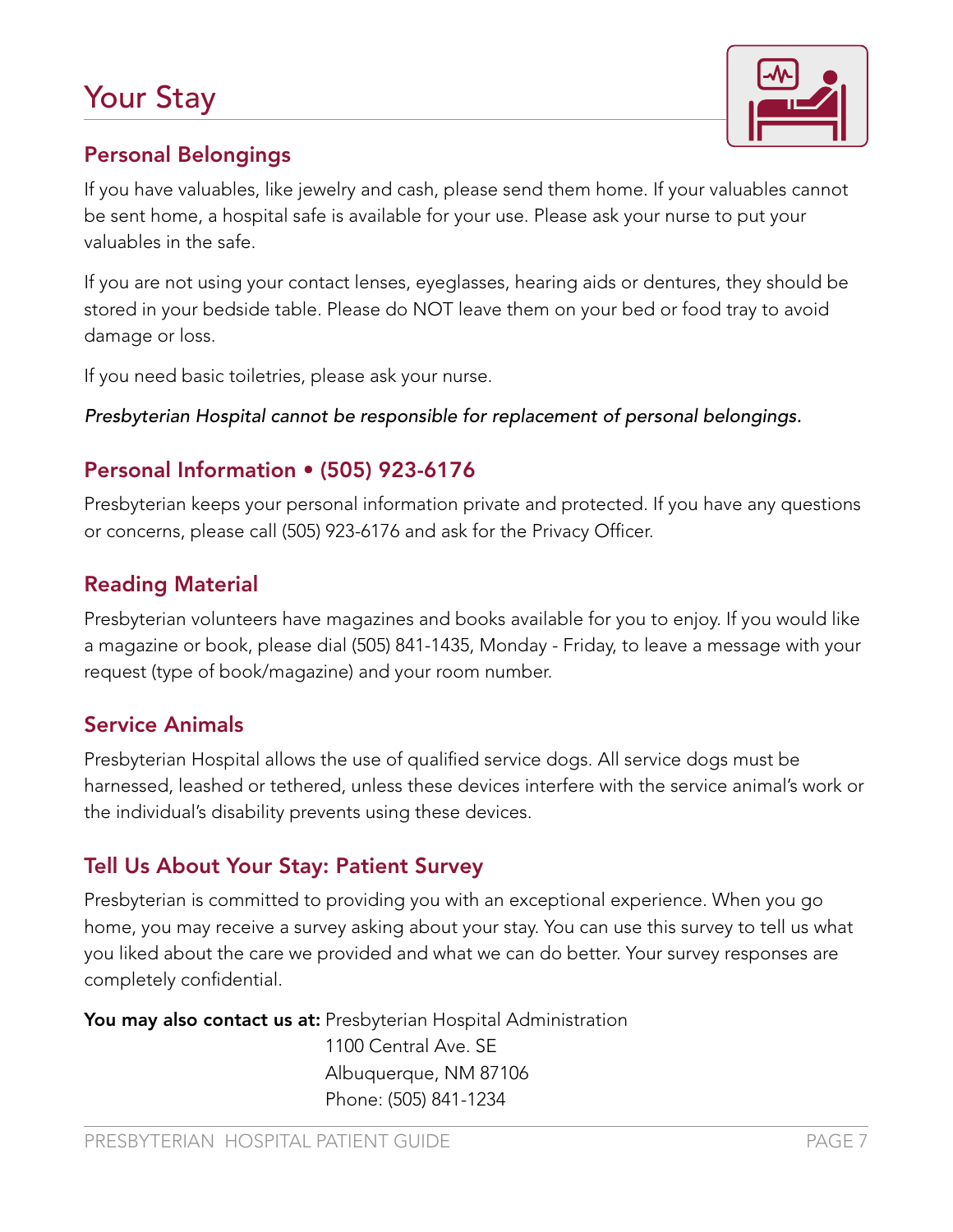

#### ATM

A Bank of America ATM is located on the first floor, next to the gift shop.

## Café

#### Monday - Friday: 6 a.m. to 8 p.m., Weekends and Holidays: Closed

Café Expresso, featuring Starbucks™ coffee, serves a variety of coffee, tea and bottled beverages. Hot and cold sandwiches, pastries, packaged sweets and snacks are also available.

Café Expresso is located on the first floor near the parking garage entrance and the Physician Office Building.

#### Subway Sandwich Shop

#### Open 7 days a week, hours may vary

Subway is located on the first floor next to the gift shop. Subway offers sandwiches, salads, pizzas and more.

#### Financial Services /Insurance • (505) 724-7322

#### Walk-in hours are Monday - Saturday: 8:30 a.m. to 5 p.m., Sunday: 11 a.m. to 5 p.m.

Financial advocates are available if you have any questions about your hospital bill. They are also available to go to your hospital room.

A Financial Assistance Center is located on the first floor. The Financial Assistance Center staff can provide information on resources and programs that may be available to you and answer any questions about your insurance or bills.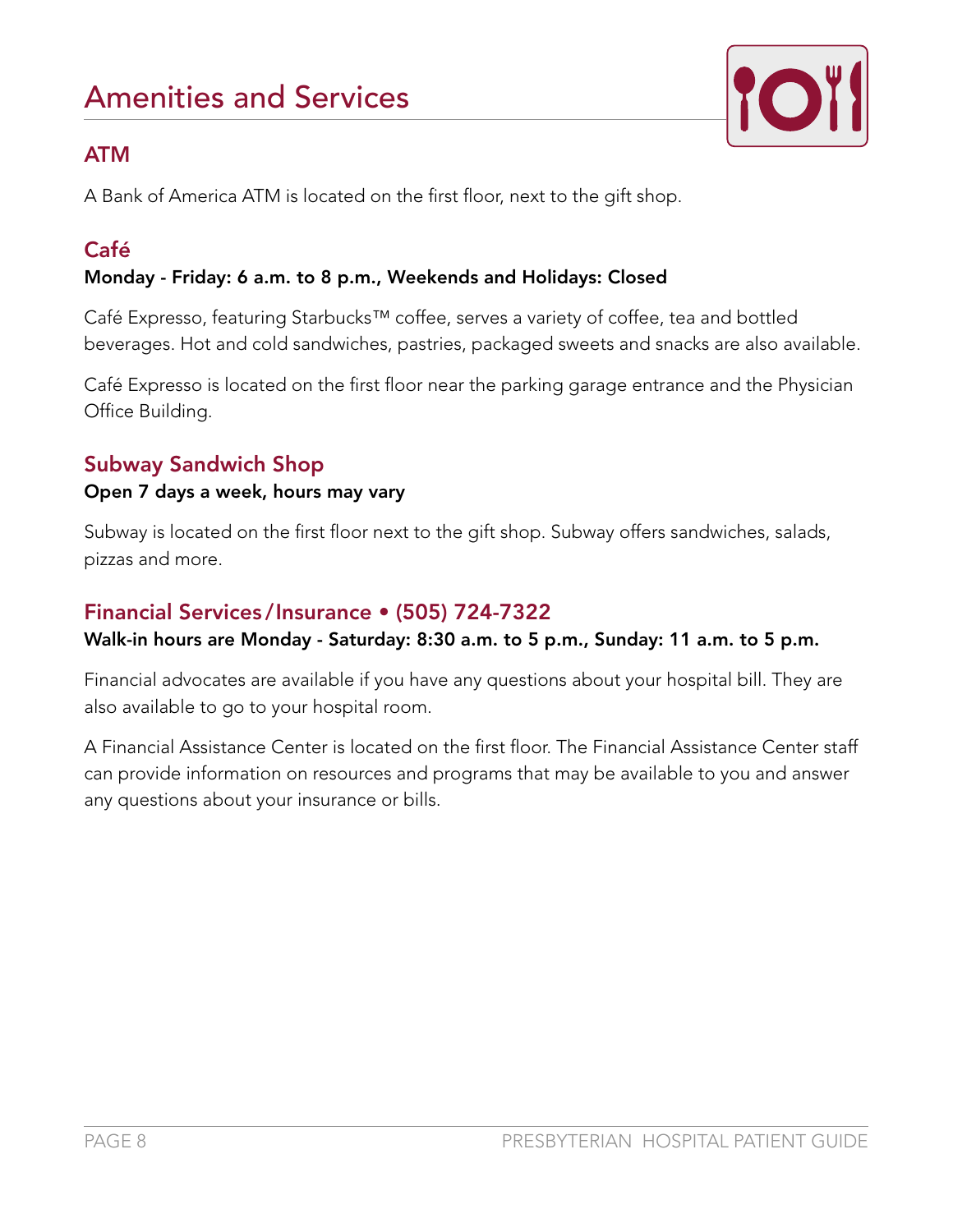

#### Gift Shop

Monday - Friday: 8:30 a.m. to 8 p.m., Saturday: 9 a.m. to 8 p.m., Sunday: Noon to 8 p.m.

We know that part of our patients' healing comes from the love and support of family and friends. The gift shop at Presbyterian Hospital has many gifts and personal items. Our selection includes: jewelry, greeting cards, candy and snack items, plush stuffed animals, personal care products, magazines and paperback books, stamps and flowers.

#### Information Desk

#### Monday - Friday: 8 a.m. to 8 p.m., Saturday and Sunday: 10 a.m. to 4 p.m.

The Presbyterian Hospital Information Desk is located at the main entrance of our facility. They can provide general patient information and directions within the hospital. With certain exceptions, the staff at the Patient Information Desk can say whether the person is a patient and provide their room number.

Please note: if the patient has asked us to keep their information private, as is their right under the Health Information Privacy and Accountability Act, no one at the hospital can legally give any information about that patient. The hospital also does not release information on abuse victims or when patient safety is a concern.

Our information desk staff are happy to assist visitors with finding their way around our facility. Our volunteers can deliver mail, flowers and plants to patients.

### Lost and Found • (505) 841-1200

Presbyterian's Security department keeps items found on campus for 30 days. You may contact them to ask about missing or found items.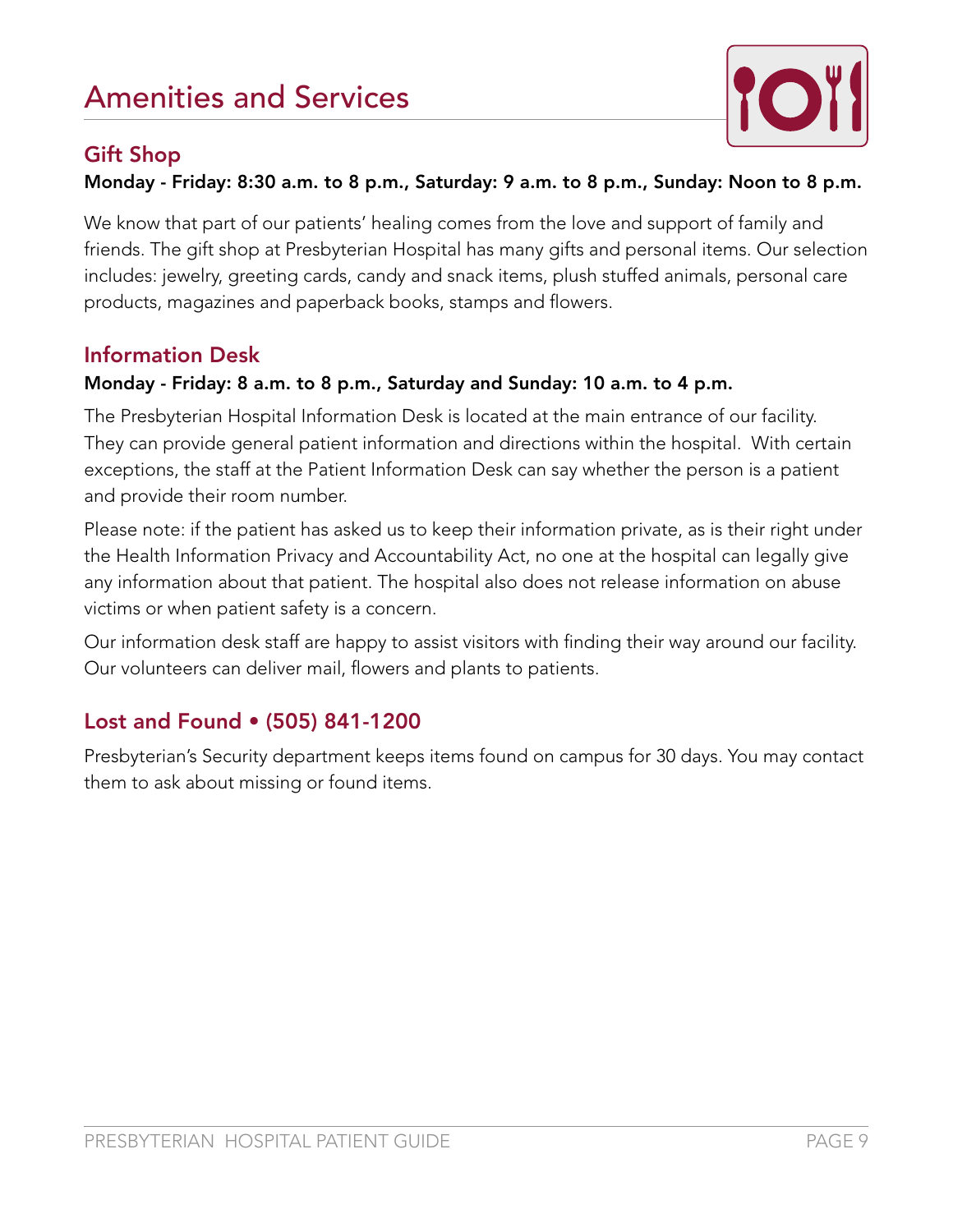

### Parking

Presbyterian Hospital offers several patient and visitor parking areas around the hospital. Please remember to secure your valuables to prevent theft. It is always best to leave your valuable personal items at home.

The hospital main entrance is for patient drop-off or pick-up only. Parking at the hospital entrance is not permitted.

Valet parking (weekdays 8 a.m. to 5 p.m.) is available to patients and visitors of Presbyterian Hospital for a minimal charge. The valet podium is located near the main entrance of the hospital. After 5 p.m., our security staff (841-1200) will retrieve your keys and escort you to your vehicle.

#### Pharmacy • (505) 243-6195

#### Monday - Friday: 9 a.m. to 5 p.m., closed holidays

A Walgreens pharmacy is located on the first floor of Presbyterian Hospital. The pharmacy can fill your prescriptions for you to pick up or for delivery to your room (ask your nurse for details). It also sells a variety of over-the-counter products.

### Security • (505) 841-1200

Presbyterian Hospital provides security 24 hours a day, 7 days a week. Staff are trained to help you with medical escorts, security escorts after hours, vehicle assists, lost and found property, and finding your way around the campus.

### Vending Machines

Vending machines are located throughout the hospital. They can be found near the A and B elevators on most floors.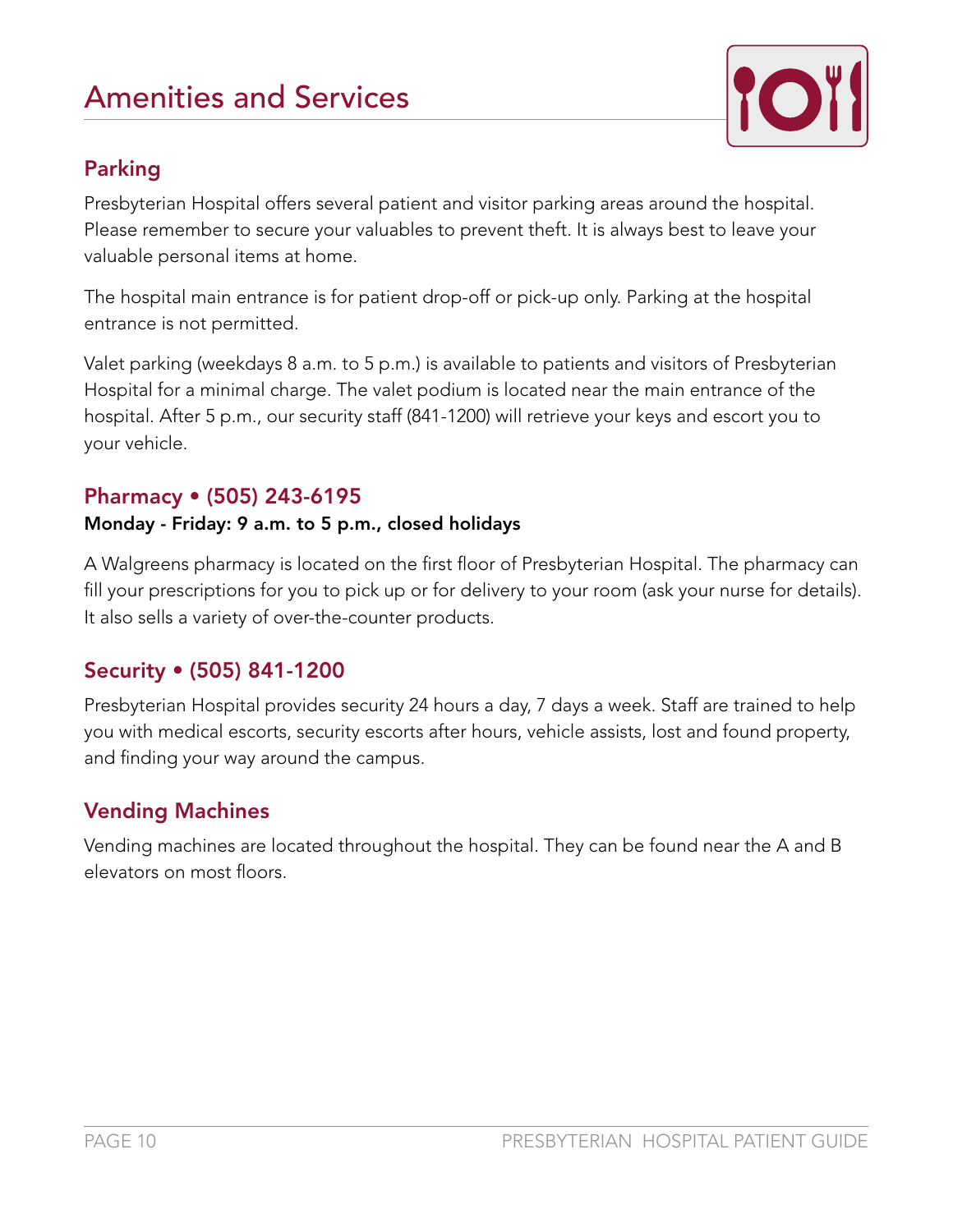

### Visiting

PLEASE BE AWARE: The health and safety of our patients, staff and visitors is our top priority during this pandemic. To maintain a safe environment, we are significantly reducing visitation in all areas of the hospital. Please contact your hospital staff for details on where visitors are allowed. Please note that visiting hours are 8 a.m. to 8 p.m. daily.

### Waiting Areas for Visitors

The main waiting area is located on the first floor near the main entrance.

Surgical waiting is located on the first floor by the B elevators and on Sub Level 1 by Radiology.

Each floor has a small waiting area located near the elevators.

#### **Wheelchairs**

Wheelchairs are available at the main entrance for use in the hospital.

### Wireless Service/Charging Stations

#### Wi-Fi Network Name: PresFreeWiFi (no password required)

Presbyterian Hospital provides free Internet access for patients and visitors. Please note that this network is not secure. Please use the Internet in a legal and responsible manner.

Full-speed, multi-device mobile charging stations are located throughout the hospital.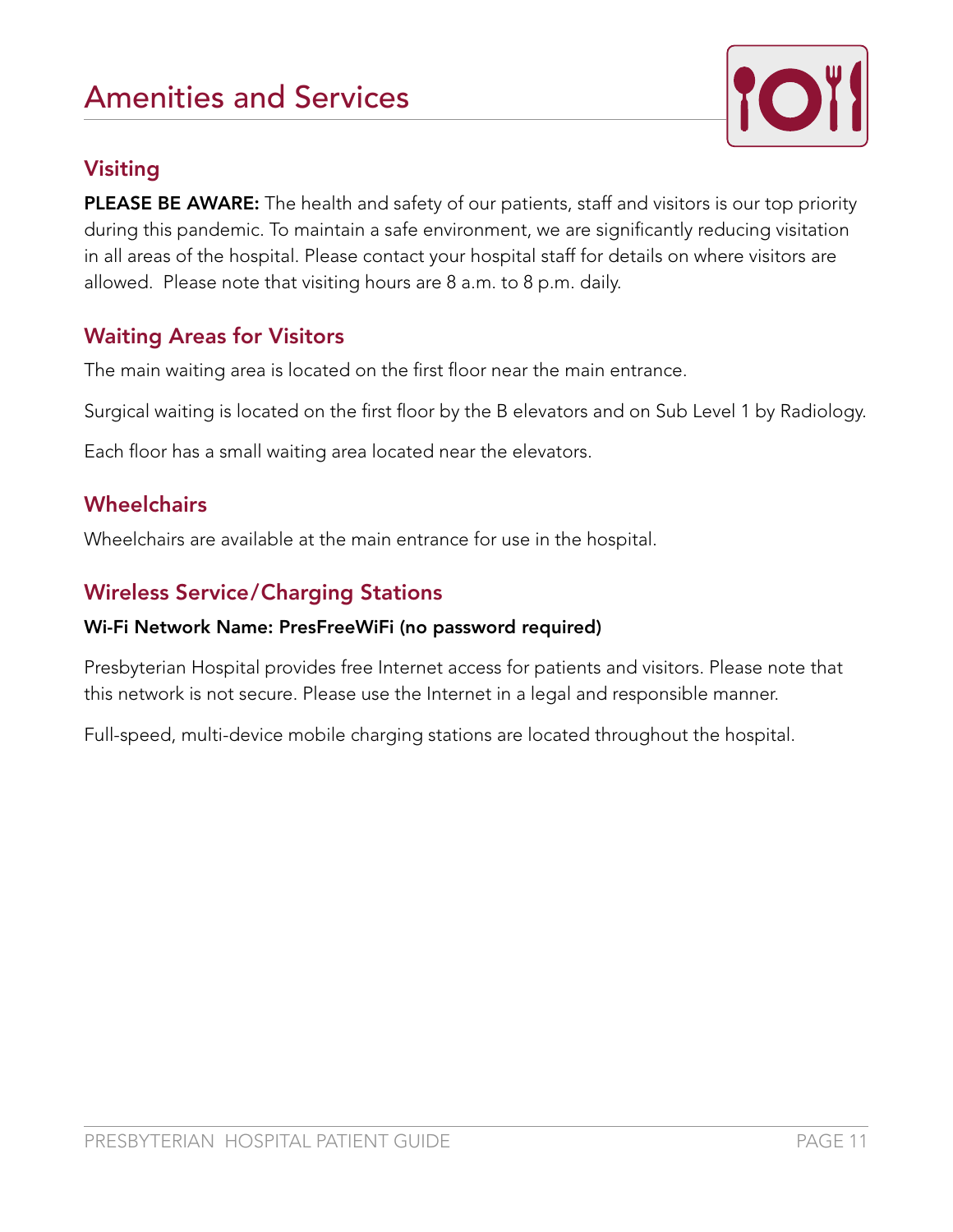

# Discharge Planning

Your care team will work with you and your family to plan your discharge. Your doctor will tell you when you can expect to leave the hospital and what kind of follow-up care you may need.

Preparing to Leave the Hospital: When you are ready to be discharged, one of your nurses will provide your discharge instructions. A care coordinator or discharge planner may also work with you and your family to plan any follow-up care you may need. If you have any questions about your care or any of your medications, please ask your doctor, nurses or discharge planner.

Please wait until a member of your care team lets you know that all your paperwork is done before leaving.

When you are leaving the hospital, please remember to take home all of your belongings. Double check closets, drawers and the bathroom for anything you or your family may have missed.

# Discharge Prescription Service

For your convenience, there is a Walgreens pharmacy located on the first floor.

When you are getting ready to leave the hospital, your prescriptions can be filled by Walgreens and delivered to your room. If you are interested in this service, please let your nurse know.

# Discharge Call Center

One to three days after your discharge, a nurse from the Presbyterian Discharge Call Center will call you or your family member to check on how you are doing. The nurse will make sure the doctor's instructions are clear, address follow-up care issues and assist with questions.

# Discharge Lounge

As part of your discharge process, you may have the opportunity to use our comfortable discharge lounge. This discharge lounge is a transition from your stay on the unit to going home. Patients in our discharge lounge spend time with our patient experience staff while waiting for medications, medical equipment, or transportation. This lounge has recliner chairs, a television, and reading materials. It is conveniently located on the lobby level for easy pickup at our main entrance.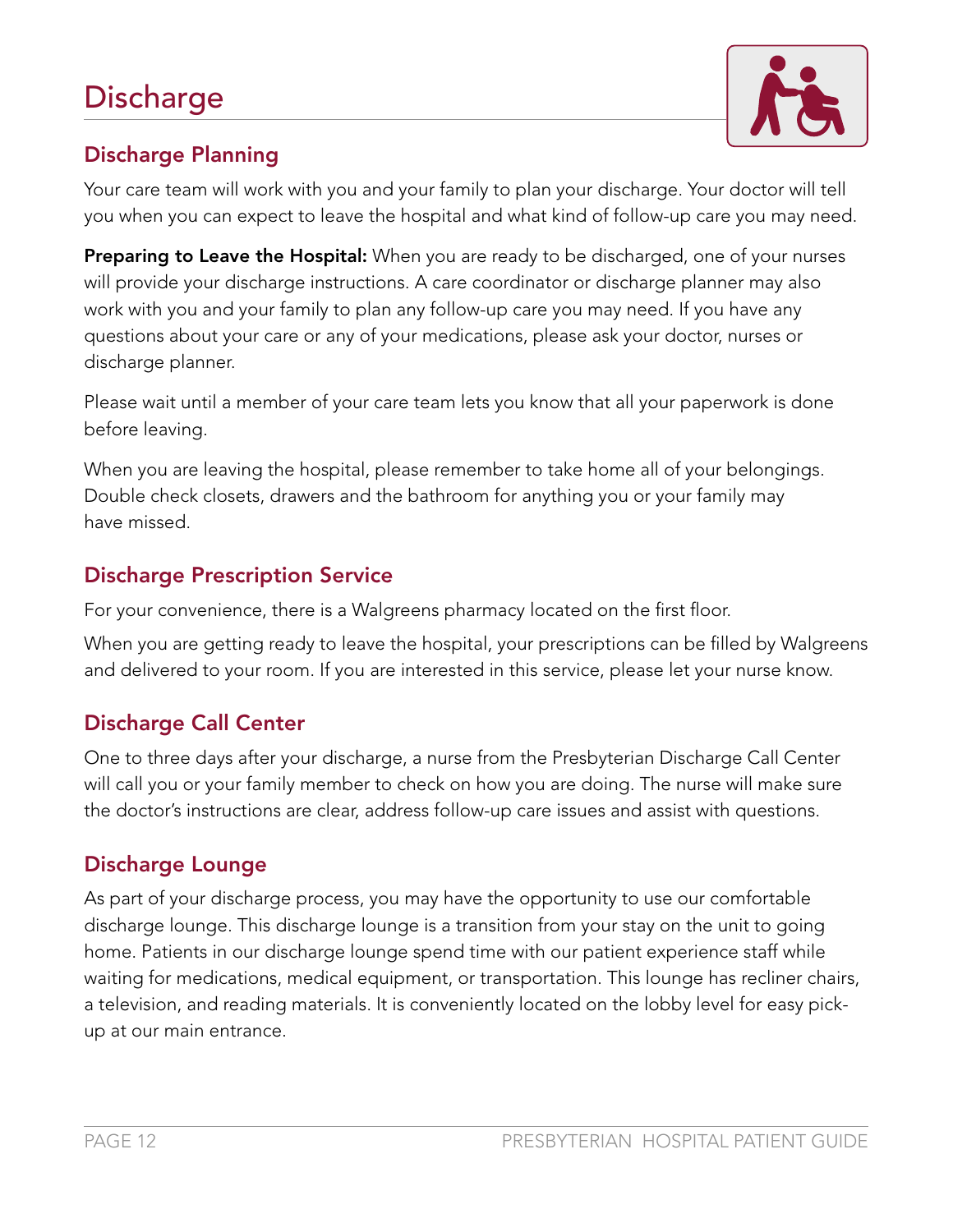# Want to Get Involved?



#### Presbyterian Healthcare Foundation

Big or small, every gift to the Presbyterian Healthcare Foundation makes a difference. Your gift helps provide patient care and services, medical staff training and supports many programs and activities throughout the organization.

The Presbyterian Healthcare Foundation works with the community to identify the areas of greatest need and greatest opportunity. Contributions to the Foundation can be donated to specific areas of interest, or can be given as a general contribution.

Contact us for ways to give: Presbyterian Healthcare Foundation PO Box 26666 Albuquerque, NM 87125-6666 Phone: (505) 724-6580 | TTY: (505) 724-6580 Email: phf@phs.org

#### Patient and Family Advisor Program

Presbyterian values your input as patients and family members. We would like to partner with you to improve our care. If you or a family member is interested, you can become a patient or family advisor.

There are a variety of ways to participate as advisors. You can be member of a Patient and Family Advisory Council or partner with staff on individual projects.

If you are interested or have any questions, please email the Patient and Family Advisory Council coordinator at PFAC@phs.org to become involved.

#### Volunteer Services

Presbyterian has volunteers that serve in more than 100 departments throughout the Albuquerque area. Many of our patients and family members want to join our team and give back to their community.

If you are interested in volunteering, please visit www.phs.org and click the "Community" tab for more information.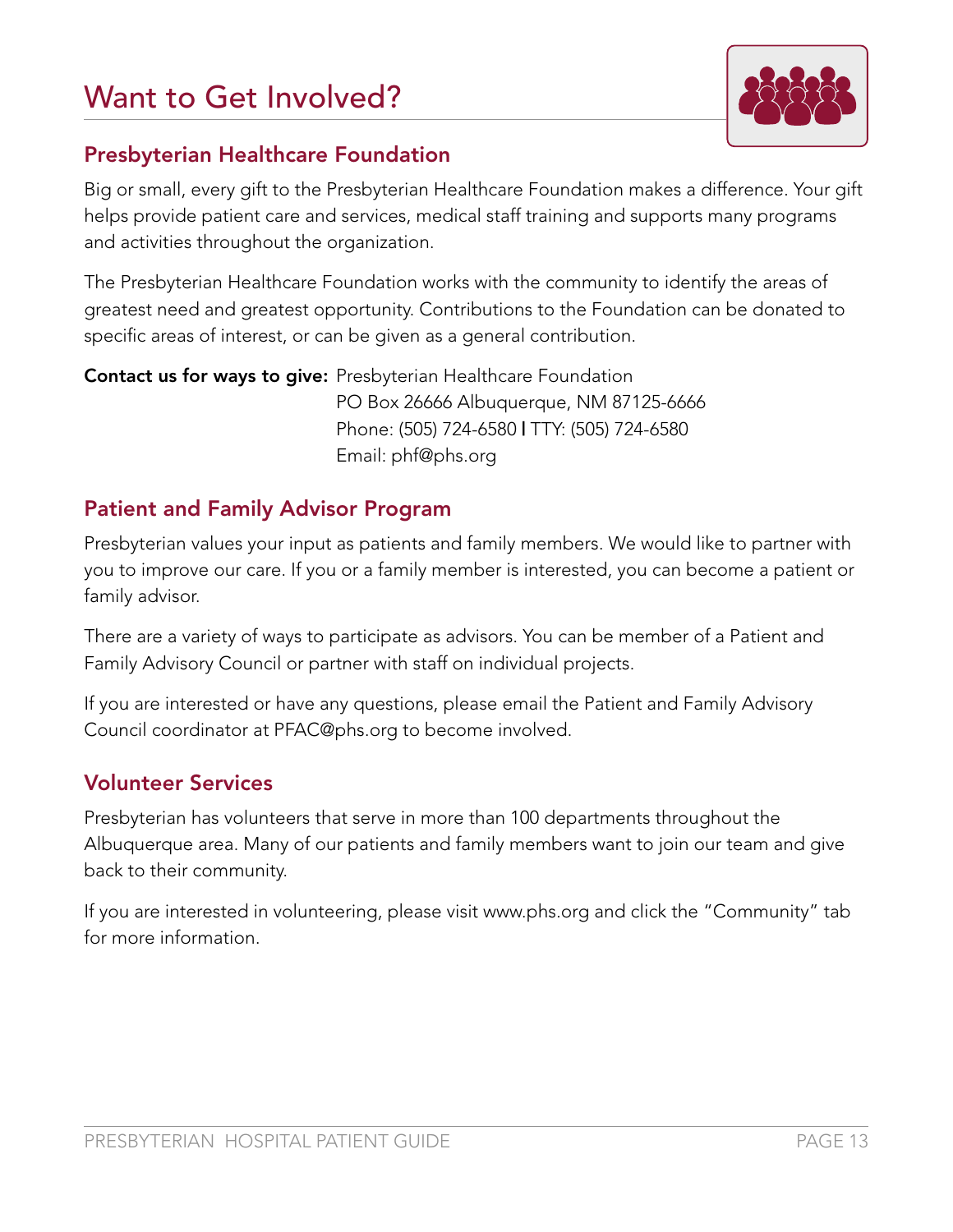

### **Telephone**

Your family and friends can contact you by calling Presbyterian Hospital at (505) 841-1234 and asking for you by name. There is a telephone at your bedside and the number to call you directly should be listed on your room's communication board. To use your phone:

- Dial 0 for the operator.
- To make local calls, dial 9 before the phone number.
- To make long-distance phone calls, please use your long-distance calling card. When placing the call, dial 9, then 1, before dialing the full phone number.

If you have questions about how to use your phone, please ask your nurse.

When using your phone, please be respectful of your roommate (if you have one).

### Healing Channel

In order to provide you with a comforting and healing environment, the Healing Channel is available on channel 3. This channel has peaceful scenes of nature with soft music. This will help you to relax and distract you from other hospital noises.

### Wellness Channel

The Wellness Channel shows various health topics with important wellness and recovery information. This channel is available on channel 77. The Wellness Channel gives you information that can help you manage your medical condition and improve your health.